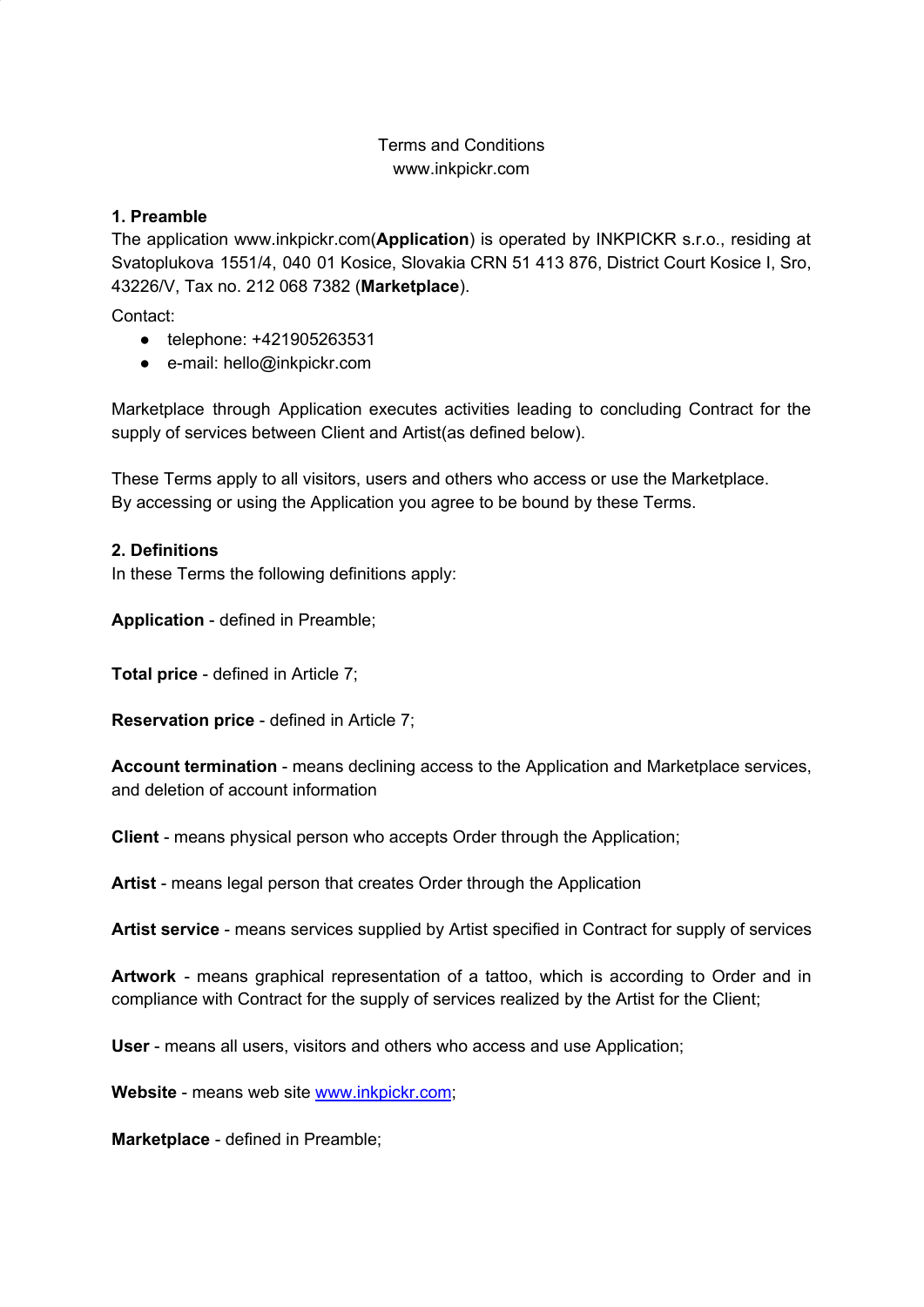**Order** - defined in Article 4;

**Payment getaway** - means payment system developed and operated by "Adyen" the Payment gateway provider;

**Payment gateway provider** - means company Adyen N.V.(www.adyen.com);

**Registration form** - defined in Article 3;

**Terms** - means these Terms and Conditions;

**Client commitment** - defined in Article 7;

**Contract of brokerage** - means contract concluded between Marketplace and Artist as defined in Article 4, which constitutes an integral part of these Terms, and based on which the Marketplace undertakes to supply brokerage services for Artist.

**Contract for use of Application**- means contract concluded between Marketplace and User as defined in Article 3, which constitutes an integral part of these Terms.

**Contract for supply of services** - means contract concluded between Client and Artist as defined in Article 5, which constitutes an integral part of these Terms, and which defines the conditions for Artwork implementation from the Artist to the Client.

#### **3. Registration**

Supplying Services through Application(especially Marketplace services) is conditioned by User registration. Marketplace services are offered only to Users who are above the age of 18.

User registers in Application through the form supplied in Application(**Registration form**). User is asked to provide relevant information in the Registration form such as e-mail address and username.

When User creates an account, User must provide the Marketplace information that is accurate, complete, and current at all times. Failure to do so constitutes a breach of the Terms, which may result in immediate Account termination.

User is responsible for safeguarding the password to access the Marketplace and for any activities or actions under the password, whether the password is with the Marketplace or a third-party service.

User agrees not to disclose the password to any third party. User must notify the Marketplace immediately upon becoming aware of any breach of security or unauthorized use of User's account.

User may not use as a username the name of another person or entity or that is not lawfully available for use, a name or trademark that is subject to any rights of another person or entity other than you without appropriate authorization, or a name that is otherwise offensive, vulgar or obscene.

Successful registration shall be deemed as User's right to receive the supply of Marketplace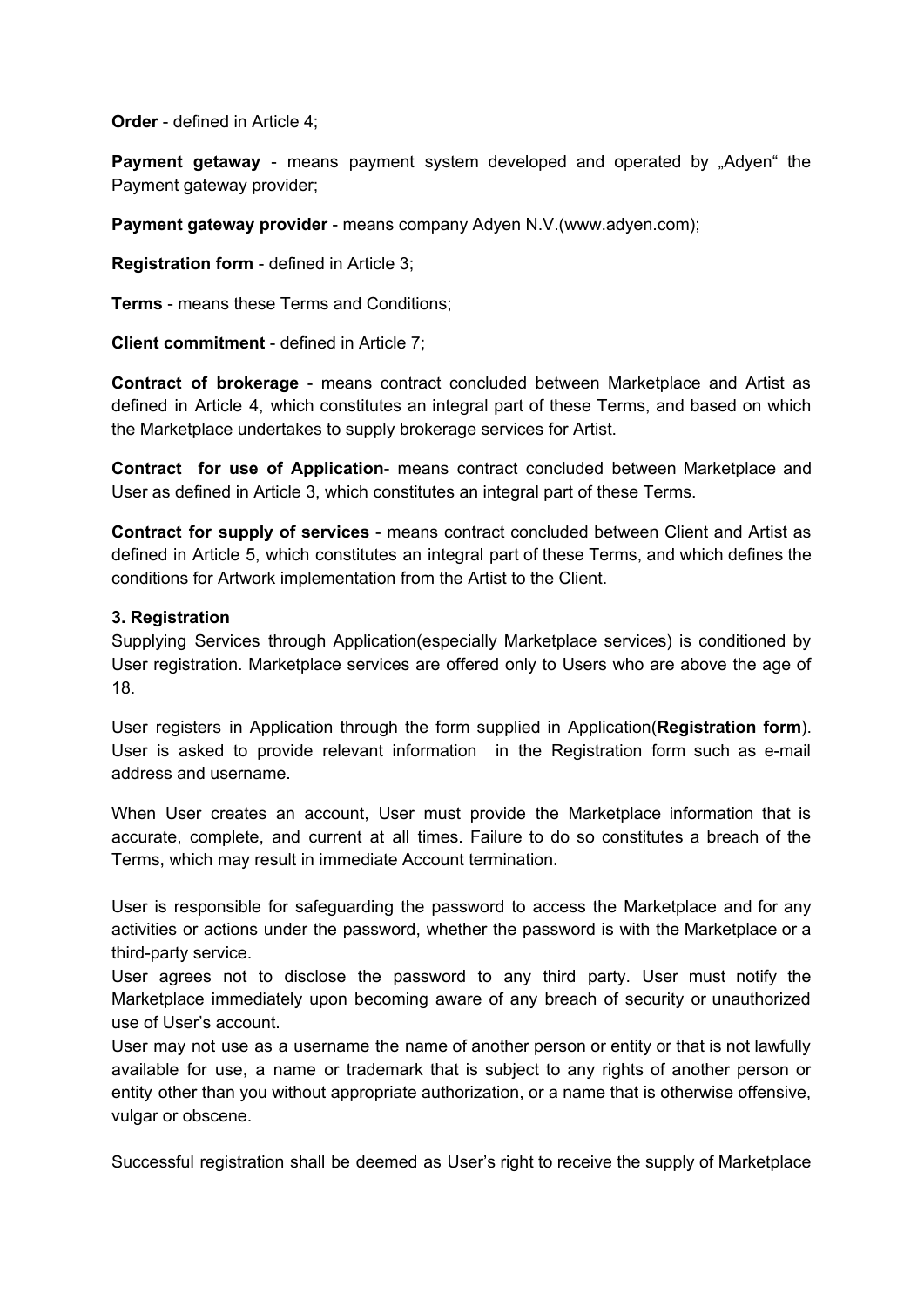services under conditions outlined in these Terms, and also to create and/or accept Order to conclude the Contract for the supply of services.

# **4. Order**

Marketplace services are provided based on Artwork submitted by Artist to the Application(**Order**). Each Artwork must contain information marked in the Application as mandatory.

Artist is responsible for the Artwork that is posted to the Marketplace, including its legality, reliability, and appropriateness.

By posting Artwork to the Marketplace, Artist grants the Marketplace the right and license to use, modify, publicly perform, publicly display, reproduce, and distribute such Artwork on and through the Marketplace. Artist retains any and all rights to any Artwork submitted, posted or displayed on or through the Marketplace and Artist is responsible for protecting those rights. Artist agrees that this license includes the right for the Marketplace to make Artwork available to other Users of the Marketplace, who may also use Artwork subject to these Terms.

Artist represents and warrants that: (i) the Artwork is at his ownership or has the right to use it and grants the Marketplace the rights and license as provided in these Terms, and (ii) the posting of Artwork on or through the Marketplace does not violate the privacy rights, publicity rights, copyrights, contract rights or any other rights of any person.

Submitting Artwork to the Application is also considered as the Artist's proposal for Brokerage contract. Brokerage contract is concluded the moment Artwork is displayed in the Application.

#### **5. Order confirmation and conclusion of the Contract for the supply of services**

Client is eligible to choose and accept any Order available in the Application. The client accepts the Order by paying the Reservation Price.

The client and the Artist will be notified through the e-mail address they submitted in the Registration form about Order confirmation.

The client may be asked to supply certain information relevant to Order including, without limitation, credit card number, the expiration date of credit card, billing address.

The Client represents and warrants that: (i) he has the legal right to use any credit card(s) or other payment method(s) in connection with any Order; and that (ii) the information he supplies to the Marketplace is true, correct and complete.

By submitting such information, the Client grants the Marketplace the right to provide the information to our Payment Gateway provider for purposes of facilitating the completion of Order.

The Marketplace takes full responsibility for all transactions related to Order.

The Marketplace reserves the right to refuse or cancel Order at any time for certain reasons including but not limited to: product or service availability, errors in the description or price of the product or service, error in Order or other reasons.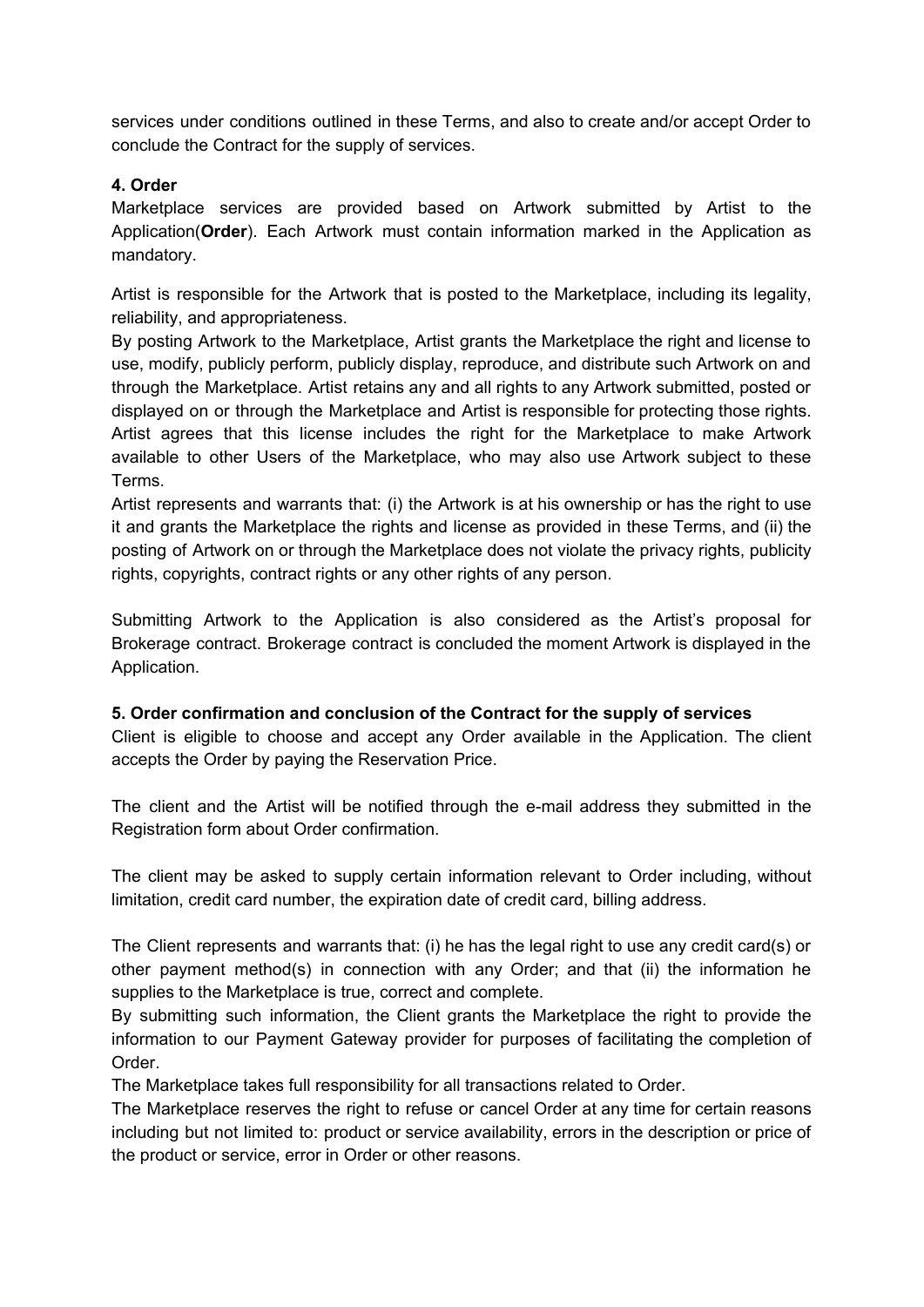The marketplace reserves the right to refuse or cancel your order if fraud or an unauthorised or illegal transaction is suspected.

Order confirmation shall be deemed as the Contract for the supply of services between the Client and the Artist has been concluded.

### **6. Artwork implementation**

Artist is bound to supply the service of artwork implementation to Client after paying Reservation price.

The Artist will contact the Client through the contact information available in the Application to agree on the date of Artwork implementation.

The Client and the Artist may, only with the agreement of the other party, amend the conditions for Artwork implementation.

This change to conditions of Artwork implementation is binding both for the Client and the Artist alike.

If any of the parties do not agree with the change of conditions of the Artwork implementation, they can contact the Marketplace at  $h$ ello@inkpickr.com and the Marketplace will mediate when necessary. The Marketplace has the final say in all disputes.

#### **7. Price for supplying services**

Access and use of the Application is free. The Marketplace reserves the right to charge Users for the use of the Application. If fees are charged for the use of Application the Marketplace will notify and inform Users prior to the change.

Artist is asked to specify the Total price of the Order(**Total price**).

Total price includes:

(i) the price for the Supply of the Marketplace's brokerage services charged by the Marketplace's Payment gateway provider Adyen corresponding to 10% of the Total price(**Marketplace fee**).

(ii) the price for the supply of Artist service charged by the Marketplace's Payment gateway provider Adyen corresponding to 20% of the Total price(**Artist fee**).

(iii) the price for the supply of Artist service payed by the Client to the Artist upon the arranged time of Artwork implementation corresponding to 70% of the Total price(**Client commitment**).

Client is asked to pay 30% of the Total price to confirm Order**(Reservation price)**. The Reservation price is charged by the Marketplace's Payment gateway provider Adyen and consists of (i)the Marketplace fee and (ii)the Artist fee.

The entitlement for the payment of the Marketplace fee and Artist fee is established at the moment of Order confirmation by Client.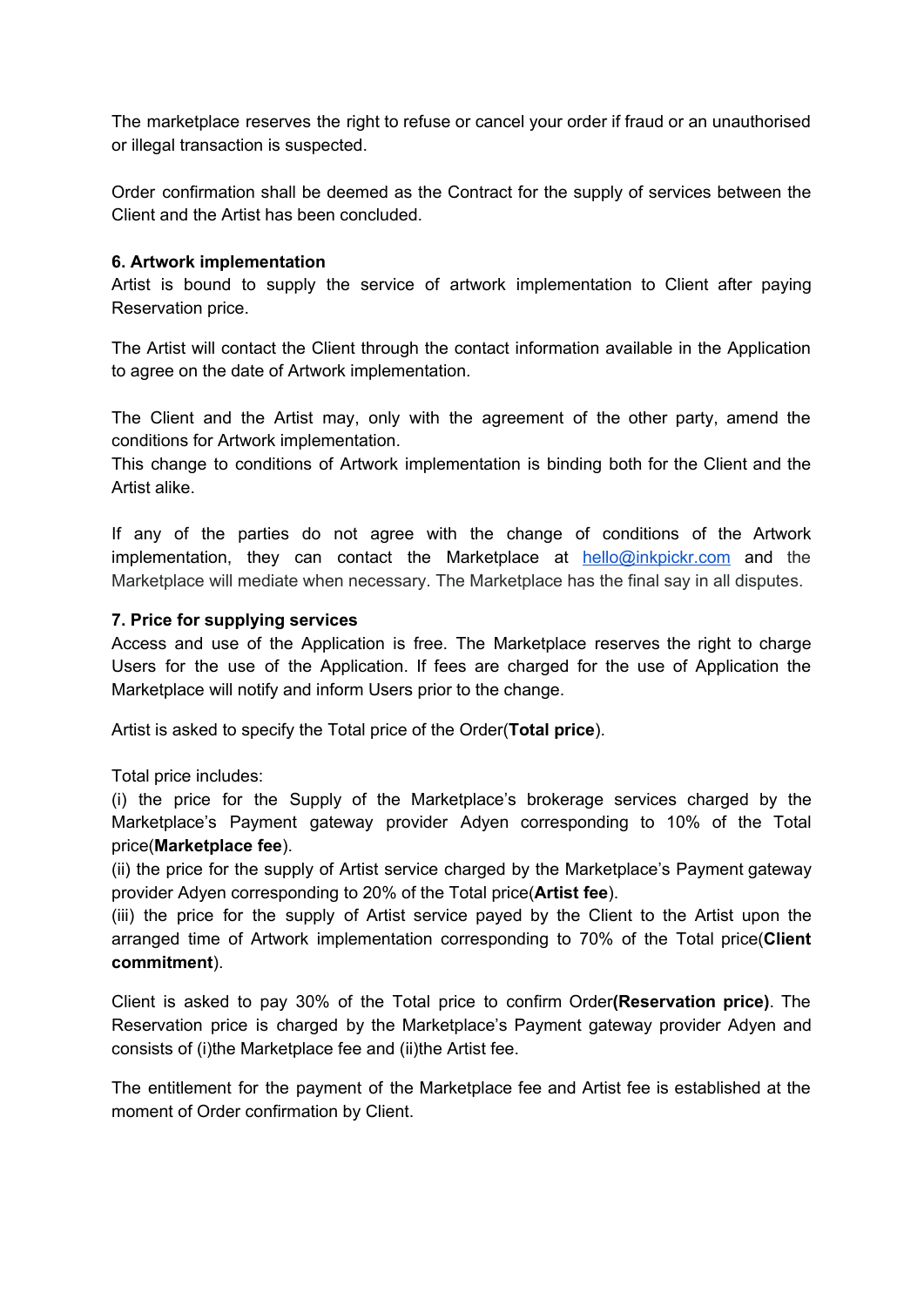Both the Marketplace and Artist fee prices include all taxes(VAT included), levies, and duties.

# **8. Artist fee**

Artist hereby authorizes the Marketplace and the Payment gateway provider to, in the name and on behalf of the Artist, collect Artist fee and process it subject to these Terms

The Marketplace shall be obliged to pay the Artist fee to the Artist without undue delay after the Marketplace collects it from the Payment gateway provider, but not sooner than operative events will arise to

Artist shall be obliged to take a picture of a completed tattoo after Artwork implementation and inform the Marketplace using the tools designated for it in the Application.

Artist fee will be then released to Artist's bank account through a wire transfer.

The Client shall be obliged to pay the Client commitment to the Artist with undue delay after the Artwork implementation.

## **9. Cancellation and refund policy**

All users have agreed with the Marketplace cancellation and refund policy that will enforce to protect both client and artist alike. The Marketplace takes full responsibility for handling and processing all refunds and cancellations.

If Client cancels Order he may incur the following cancellation penalties:

(i) 0% of the Reservation price, if Order is cancelled by the Client more than 48 hours prior to the arranged date of Artwork implementation.

(ii) 100% of the Reservation price, if Order is cancelled by the Client less than 48 hours prior to the arranged date of Artwork implementation.

An appointment is officially cancelled when the artist or client notifies our customer support team at hello@inkpickr.com. A confirmation e-mail is after sent to the client and artist confirming the cancellation and may contain suggested times for a new appointment.

Cancellation and Refund policy may be superseded by **Extenuating Circumstances**. In the rare instance where extenuating circumstances arise, the Client or the Artist may need to cancel a confirmed Order. In such cases, the Marketplace may elect to forgo the cancellation penalties outlined in the Terms. Such cases will be contingent on proper documentation, where valid, and include:

- Death in the family.
- Serious illness or serious illness in the family.
- Political unrest in the country.
- Maintenance issues that affect the ability to perform.

#### **10. Invoicing**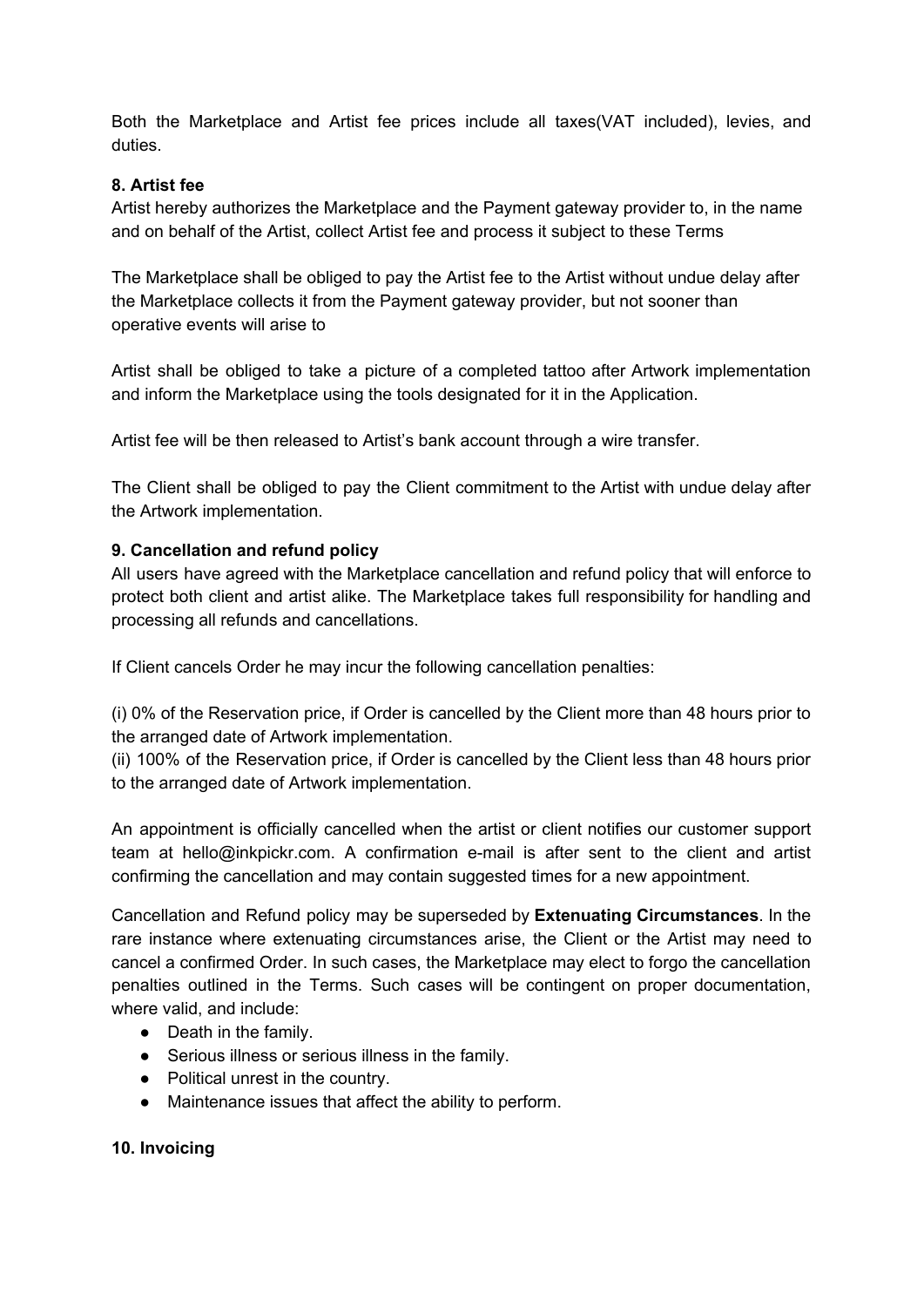The Marketplace and the Artist fee will be invoiced pursuant to the relevant legislation by the party supplying the corresponding service.

Client, as the recipient of services, hereby agrees that the Marketplace and the Artist will issue invoices concerning the contracts between the Client and the Marketplace or between the Client and the Artist electronically.

The Marketplace and the Artist will be sending these invoices to the Client's e-mail address entered in the registration form.

# **11. Other rights and obligations**

User:

- is allowed to use the Application solely for own purposes;
- is not allowed to forward or pass his account credentials on any third person without prior notice and agreement from the Marketplace;
- is not allowed to use account that belongs to third person;
- is not allowed to use the Application in any illegal way;
- is not allowed to use the Application to cause harm or inconvenience to any third person;
- must not breach or alter the hardware and/or software infrastructure on which the Marketplace runs the Application;
- must not attempt to damage the Application or the services provided by the Marketplace:
- is not allowed to forward or pass the rights or/and obligations resulting from these Terms on any third person without prior notice and agreement from the Marketplace;
- must not copy or distribute the Application or any other content of the Marketplace without the prior consent of the Marketplace;
- is obliged to store and secure any login information the Marketplace provides for the purposes of accessing the Marketplace services;
- is obliged to inform the Marketplace in case or possibility of breach of User's login information;
- is obliged to present any identification that is reasonably required by the Marketplace; and
- is obliged to adhere to any national and international legislation, which is applicable to access and use the Application and services provided by the Marketplace therein.

In case the User fails to meet these obligations, the Marketplace is allowed to terminate the User's account.

# **12. Privacy policy**

The Marketplace will not use or share User information with anyone except as described in this Privacy Policy.

The Marketplace uses User's Personal Information for providing and improving the Application. By using the Application, User agrees to the collection and use of information in accordance with this policy. Unless otherwise defined in this Privacy Policy, terms used in this Privacy Policy have the same meanings as in Terms and Conditions, accessible at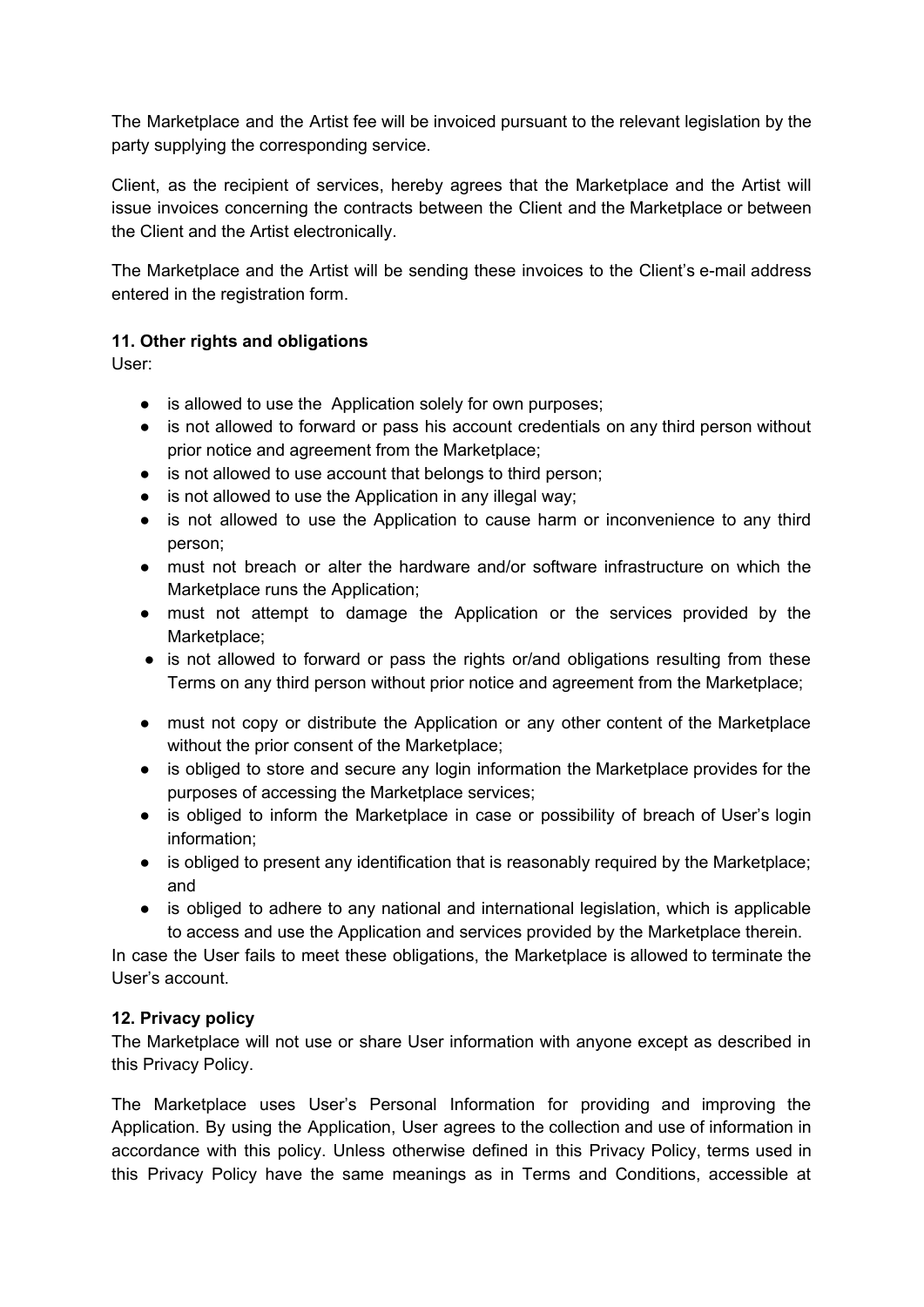#### [https://inkpickr.com](https://inkpickr.com/).

While using the Application, the Marketplace may ask Users to provide certain personally identifiable information that can be used to contact or identify the User. Personally identifiable information may include, but is not limited to, email address, name(**Personal Information**).

The Marketplace may also collect information that the User's browser sends whenever the User visits the Application(**Log Data**). This Log Data may include information such as computer's Internet Protocol address, browser type, browser version, the pages of the Application visited, the time and date of visit, the time spent on those pages and other statistics.

In addition, the Marketplace may use third party services such as Google Analytics that collect, monitor and analyze this type of information in order to increase the Application's functionality. These third party service providers have their own privacy policies addressing how they use such information.

Cookies are files with small amount of data, which may include an anonymous unique identifier. Cookies are sent to a browser from a web site and stored on User computer's hard drive.

The Marketplace uses "cookies" to collect information. The User can instruct a browser to refuse all cookies or to indicate when a cookie is being sent. However, if the User does not accept cookies, the User may not be able to use some portions of the Application.

The Marketplace may use remarketing services to advertise on third party websites to Users after visiting the Application. The Marketplace, and its third party vendors, use cookies to inform, optimize and serve ads based on past visits to the Application.

The Marketplace may use User's Personal Information to contact with newsletters, marketing or promotional materials and other information that may be of interest to the User. Users may opt out of receiving any, or all, of these communications by following the unsubscribe link or instructions provided in any email sent.

User's information, including Personal Information, may be transferred to — and maintained on — computers located outside of User's state, province, country or other governmental jurisdiction where the data protection laws may differ than those from User's jurisdiction.

If the User is located outside Slovakia and chooses to provide information to us, please note that the Marketplace transfers the information, including Personal Information, to Slovakia and process it there.

User's consent to this Privacy Policy followed by User's submission of such information represents the agreement to that transfer.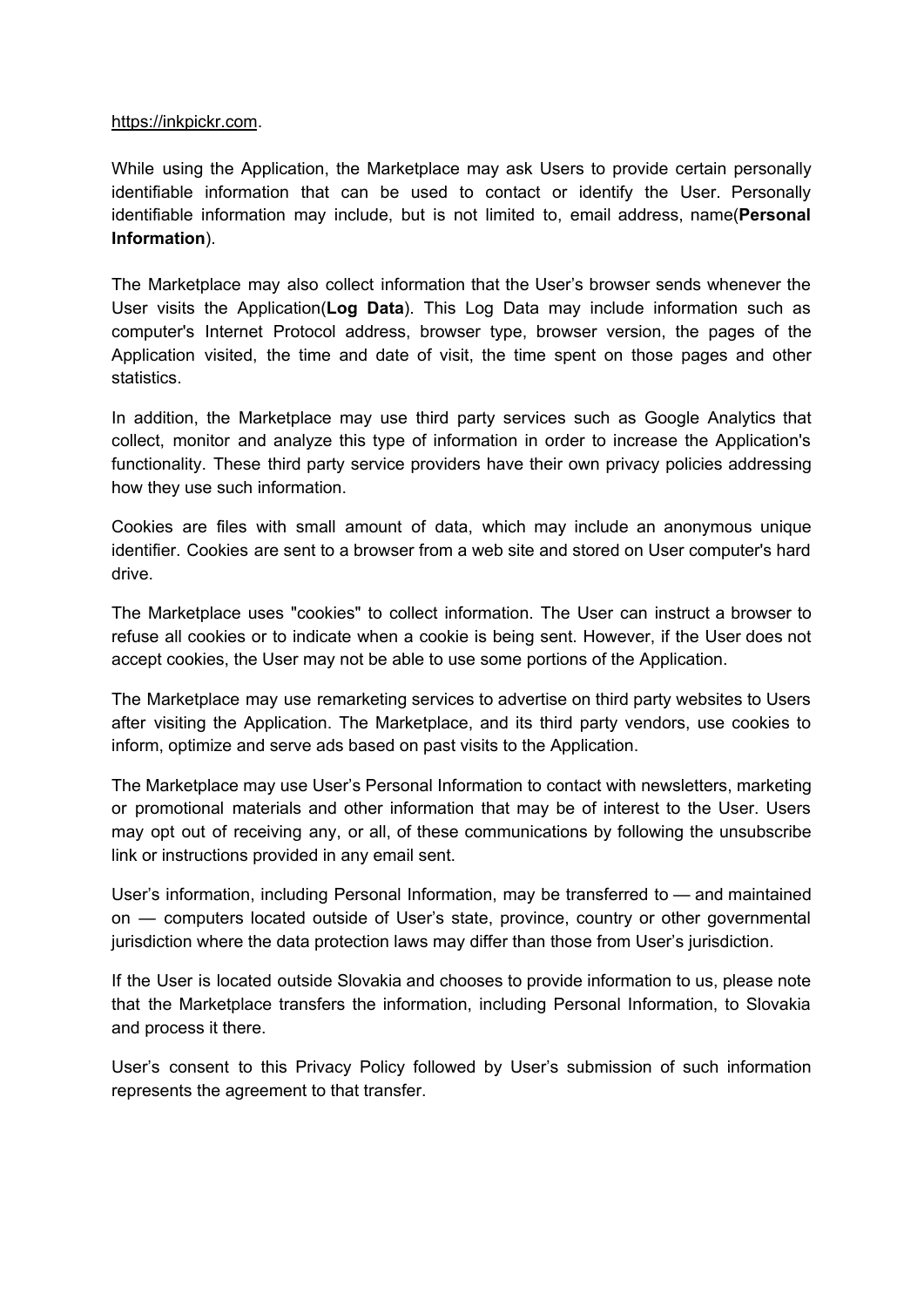The Application may contain links to other sites that are not operated by us. If User clicks on a third party link, the User will be directed to that third party's site. The Marketplace strongly advises Users to review the Privacy Policy of every site visited.

The Marketplace has no control over, and assume no responsibility for the content, privacy policies or practices of any third party sites or services.

The Application does not address anyone under the age of 18 ("Children").

The Marketplace does not knowingly collect personally identifiable information from children under 18. If you are a parent or guardian and you are aware that your Children has provided the Marketplace with Personal Information, please contact the Marketplace. If the Marketplace becomes aware that it has collected Personal Information from a children under age 18 without verification of parental consent, the Marketplace takes steps to remove that information from servers.

The Marketplace may update our Privacy Policy from time to time. The Marketplace will notify User of any changes by posting the new Privacy Policy on this page.

The User is advised to review this Privacy Policy periodically for any changes. Changes to this Privacy Policy are effective when they are posted on this page.

## **13. Limitation of liability**

In no event shall the Marketplace, nor its directors, employees, partners, agents, suppliers, or affiliates, be liable for any indirect, incidental, special, consequential or punitive damages, including without limitation, loss of profits, data, use, goodwill, or other intangible losses, resulting from (i) your access to or use of or inability to access or use the Marketplace; (ii) any conduct or content of any third party on the Marketplace; (iii) any content obtained from the Marketplace; and (iv) unauthorized access, use or alteration of your transmissions or content, whether based on warranty, contract, tort (including negligence) or any other legal theory, whether or not we have been informed of the possibility of such damage, and even if a remedy set forth herein is found to have failed of its essential purpose.

#### **14. Intellectual property**

The Marketplace and its original content (excluding Artworks provided by users), features and functionality are and will remain the exclusive property of the Marketplace and its licensors. The Marketplace is protected by copyright, trademark, and other laws of both the Slovakia and foreign countries. Our trademarks and trade dress may not be used in connection with any product or service without the prior written consent of the Marketplace.

# **15. Changes**

The Marketplace reserves the right, at its sole discretion, to modify or replace these Terms at any time. If a revision is material the Marketplace will provide at least 14 days notice prior to any new terms taking effect. What constitutes a material change will be determined at the Marketplace's sole discretion.

By continuing to access or use the Marketplace after those revisions become effective, User agrees to be bound by the revised terms. If User does not agree with the new terms, he